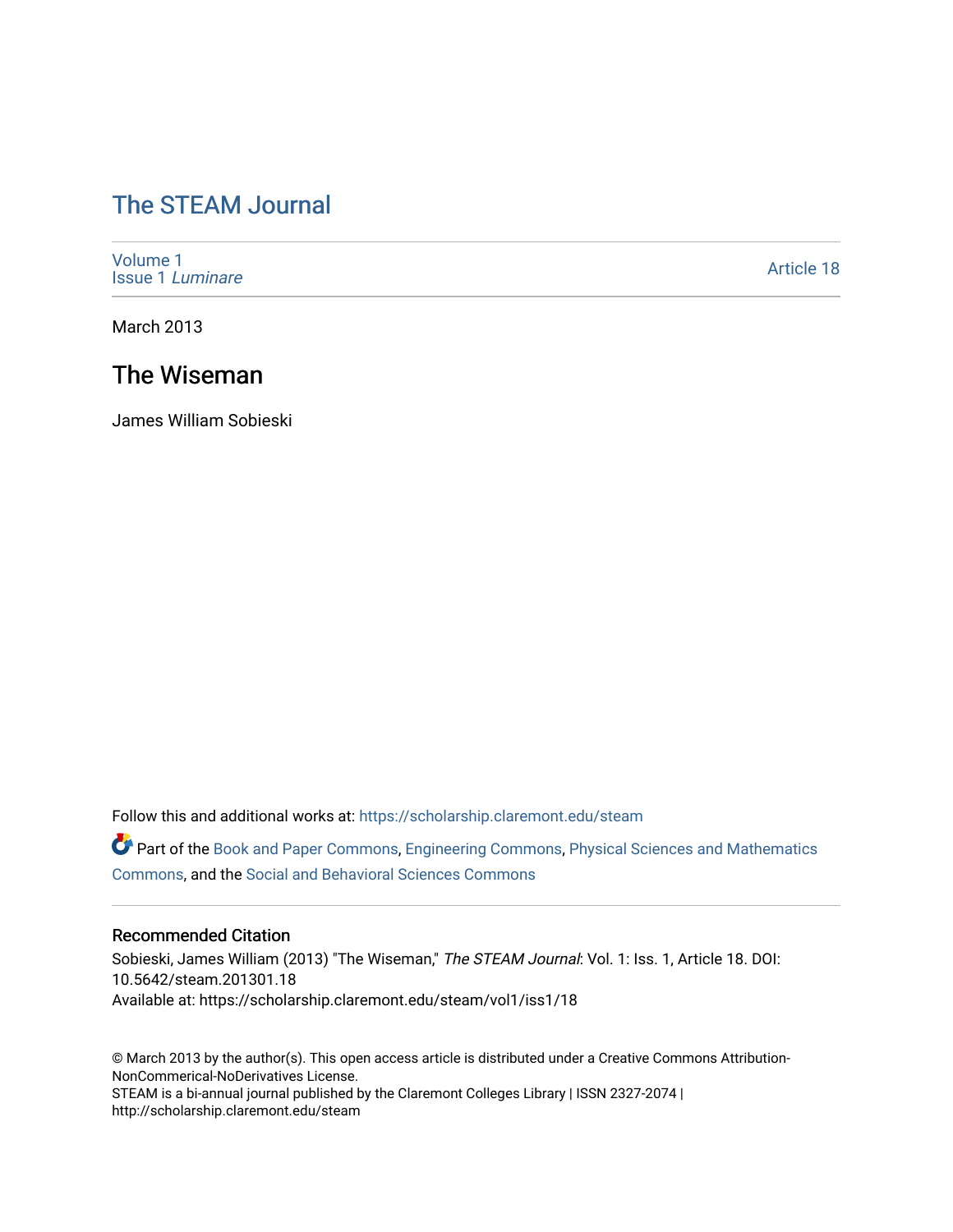### The Wiseman

#### **Abstract**

I created this artwork for a gallery show of masks. I have always been an auto-didact. I turned my love of books and learning into a sculpture that is a self-portrait. It is an icon of the power knowledge brings. A mask is a protective barrier between the wearer and the world. The paper word-filled book pages create a fierce and intimidating grill. I love working with a variety of materials and constructing objects that demand the viewer to think.

#### Keywords

Mask, Books, Learning, Wisdom, Auto-didact

#### Creative Commons License



This work is licensed under a [Creative Commons Attribution-Noncommercial-No Derivative Works 3.0](https://creativecommons.org/licenses/by-nc-nd/3.0/) [License](https://creativecommons.org/licenses/by-nc-nd/3.0/).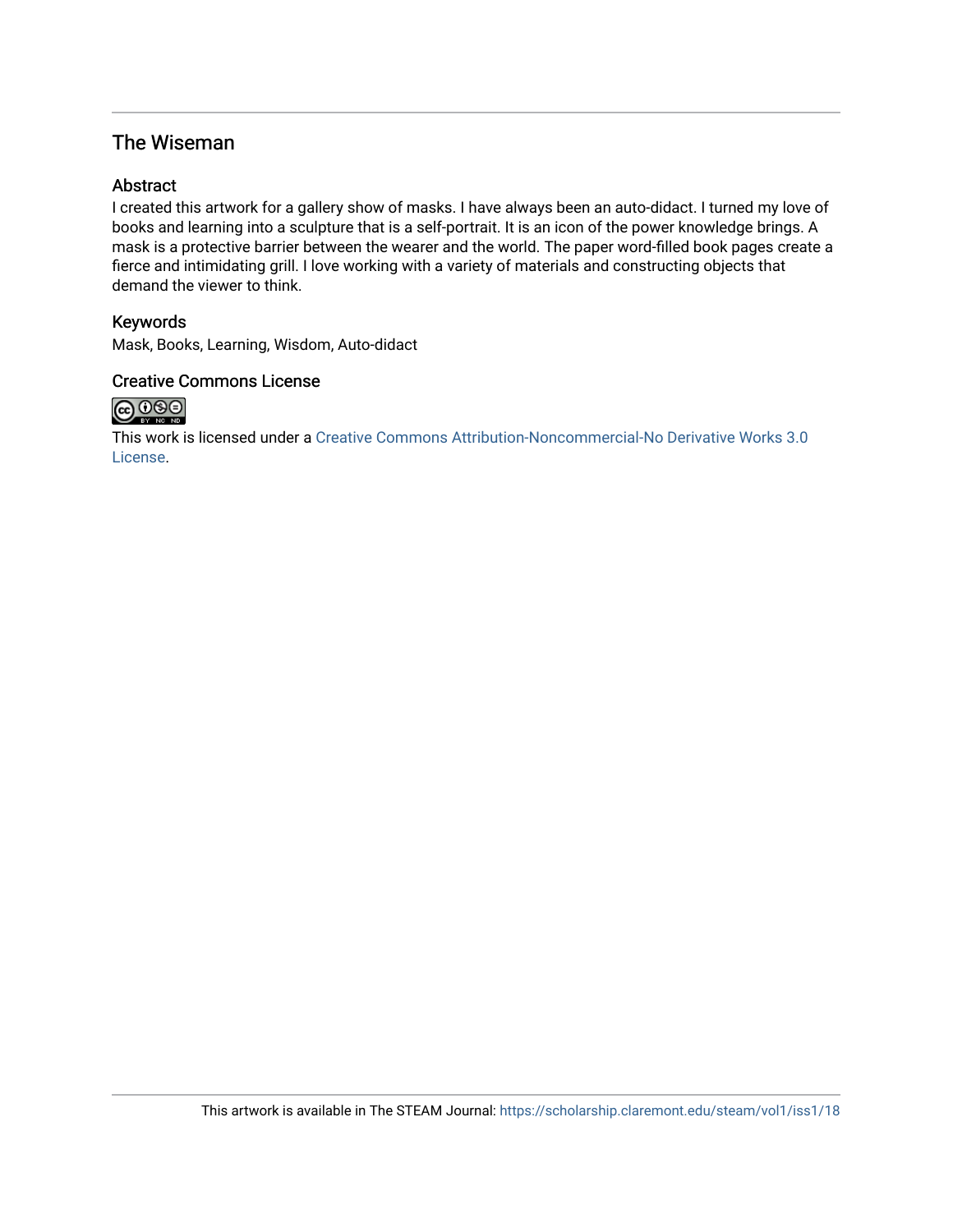

**The Wiseman**  James William Sobieski